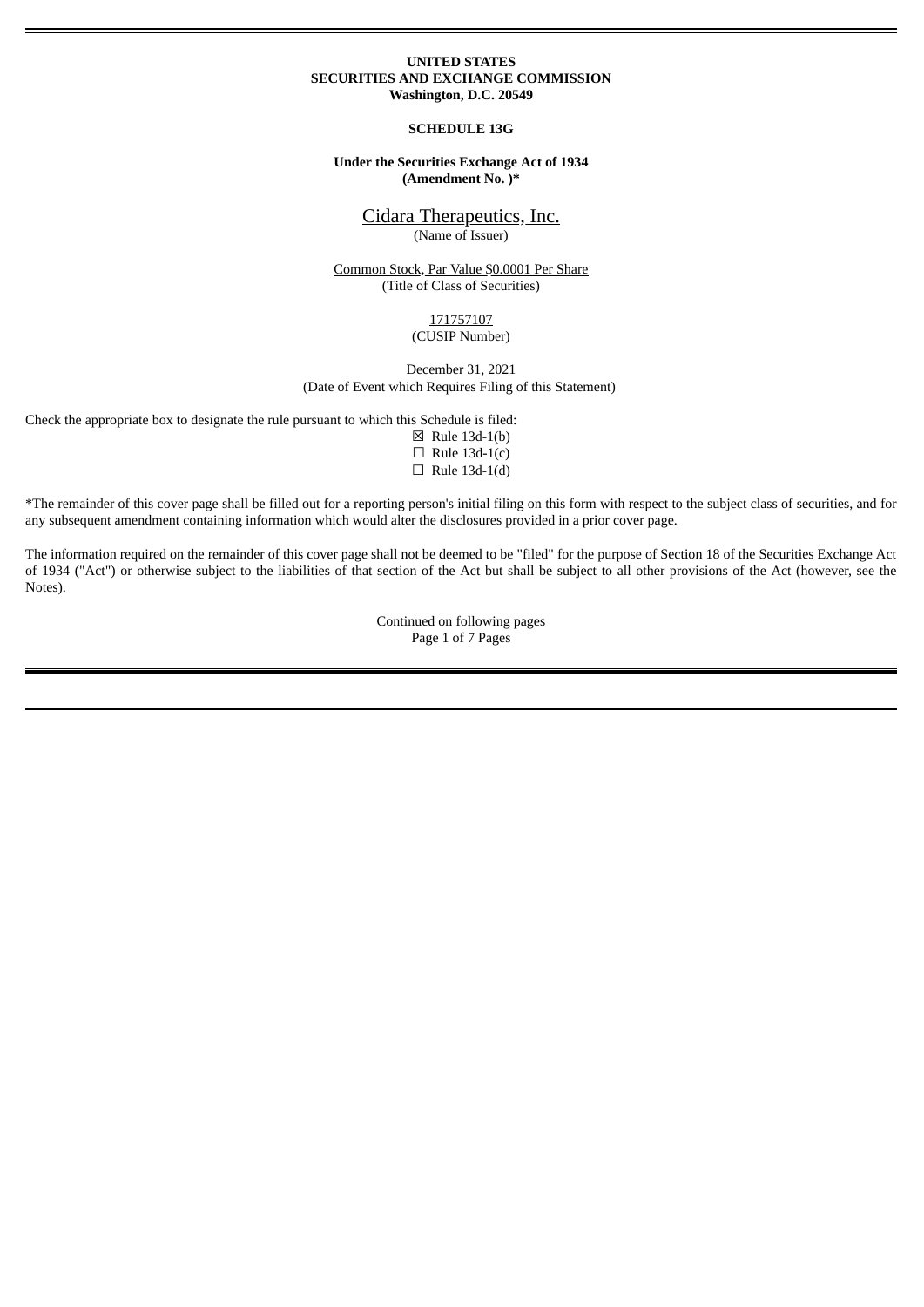# **CUSIP NO. 171757107 Page 2 of 7**

| CUSIP No. 171757107                                                                      |                                   |
|------------------------------------------------------------------------------------------|-----------------------------------|
| (1) Names of reporting persons                                                           | Nantahala Capital Management, LLC |
| (2) Check the appropriate box if a member of a group                                     | (a)                               |
| (see instructions)                                                                       | (b)                               |
| (3) SEC use only                                                                         |                                   |
| (4) Citizenship or place of organization                                                 | MA                                |
| Number of shares beneficially owned by each reporting person with:                       |                                   |
| (5) Sole voting power                                                                    | $\mathbf{0}$                      |
| (6) Shared voting power                                                                  | 5,270,458                         |
| (7) Sole dispositive power                                                               | $\bf{0}$                          |
| (8) Shared dispositive power                                                             | 5,270,458                         |
| (9) Aggregate amount beneficially owned by each reporting person                         | 5,270,458                         |
| (10) Check if the aggregate amount in Row (9) excludes certain shares (see instructions) |                                   |
| (11) Percent of class represented by amount in Row (9)                                   | 7.9%                              |
| (12) Type of reporting person (see instructions)                                         | IA                                |
|                                                                                          |                                   |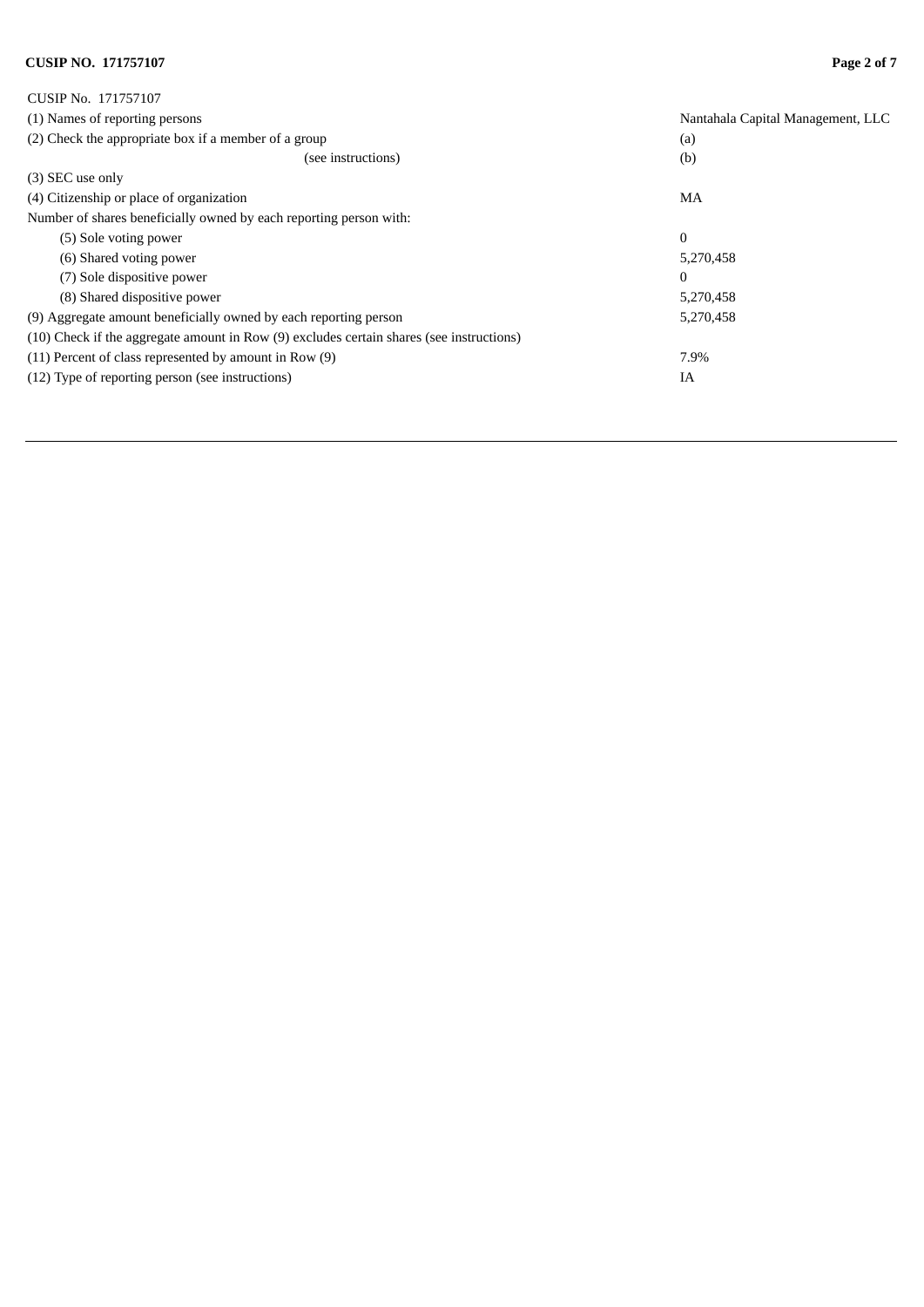# **CUSIP NO. 171757107 Page 3 of 7**

| CUSIP No. 171757107                                                                      |                  |
|------------------------------------------------------------------------------------------|------------------|
| (1) Names of reporting persons                                                           | Wilmot B. Harkey |
| (2) Check the appropriate box if a member of a group                                     | (a)              |
| (see instructions)                                                                       | (b)              |
| (3) SEC use only                                                                         |                  |
| (4) Citizenship or place of organization                                                 | <b>USA</b>       |
| Number of shares beneficially owned by each reporting person with:                       |                  |
| (5) Sole voting power                                                                    | $\mathbf{0}$     |
| (6) Shared voting power                                                                  | 5,270,458        |
| (7) Sole dispositive power                                                               | $\mathbf{0}$     |
| (8) Shared dispositive power                                                             | 5,270,458        |
| (9) Aggregate amount beneficially owned by each reporting person                         | 5,270,458        |
| (10) Check if the aggregate amount in Row (9) excludes certain shares (see instructions) |                  |
| $(11)$ Percent of class represented by amount in Row $(9)$                               | 7.9%             |
| (12) Type of reporting person (see instructions)                                         | HC               |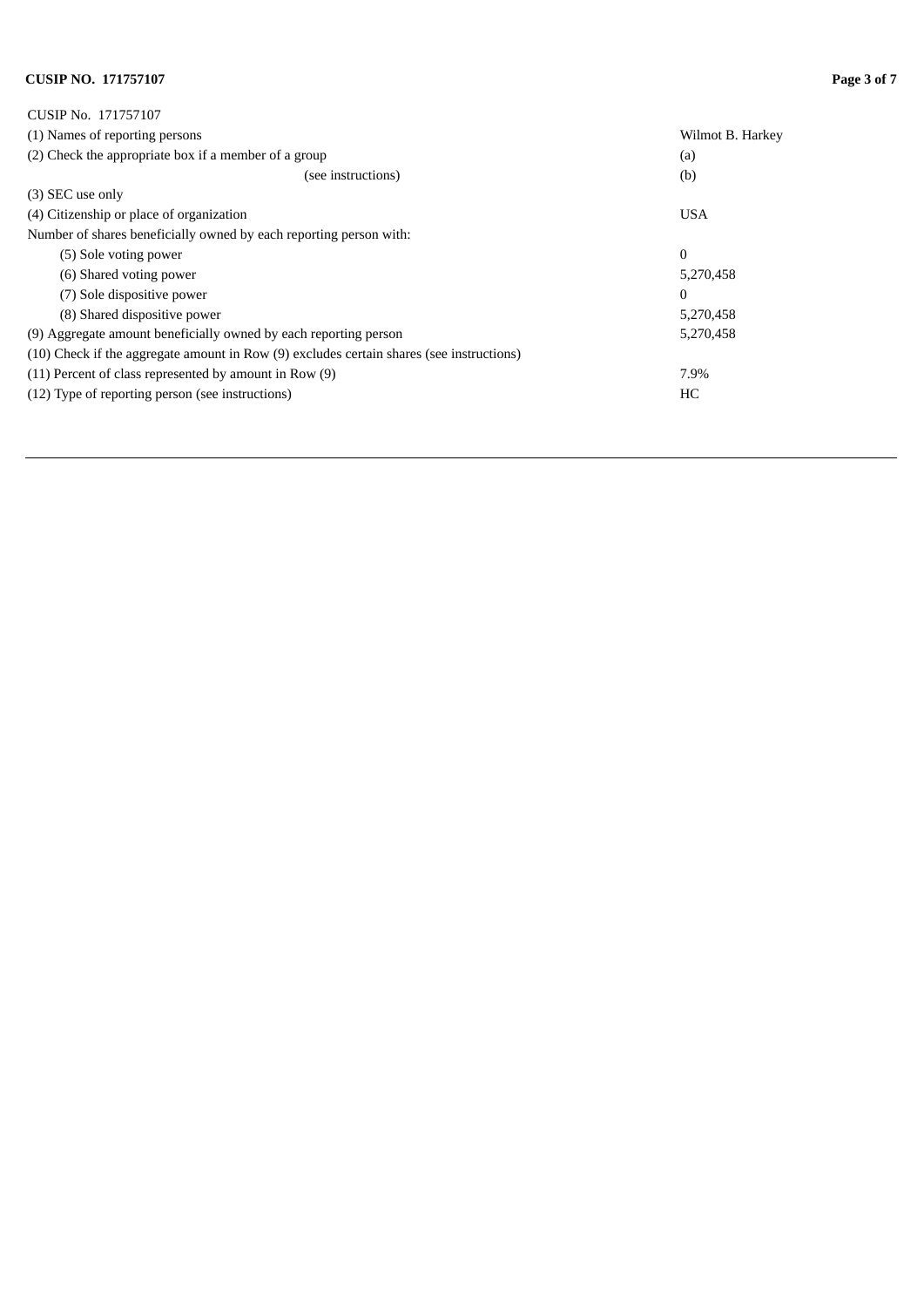# **CUSIP NO. 171757107 Page 4 of 7**

| CUSIP No. 171757107                                                                      |              |
|------------------------------------------------------------------------------------------|--------------|
| (1) Names of reporting persons                                                           | Daniel Mack  |
| (2) Check the appropriate box if a member of a group                                     | (a)          |
| (see instructions)                                                                       | (b)          |
| (3) SEC use only                                                                         |              |
| (4) Citizenship or place of organization                                                 | <b>USA</b>   |
| Number of shares beneficially owned by each reporting person with:                       |              |
| (5) Sole voting power                                                                    | $\mathbf{0}$ |
| (6) Shared voting power                                                                  | 5,270,458    |
| (7) Sole dispositive power                                                               | 0            |
| (8) Shared dispositive power                                                             | 5,270,458    |
| (9) Aggregate amount beneficially owned by each reporting person                         | 5,270,458    |
| (10) Check if the aggregate amount in Row (9) excludes certain shares (see instructions) |              |
| $(11)$ Percent of class represented by amount in Row $(9)$                               | 7.9%         |
| (12) Type of reporting person (see instructions)                                         | HC           |

#### **Item 1(a). Name of Issuer:**

Cidara Therapeutics, Inc. (the "Issuer").

# **Item 1(b). Address of the Issuer's Principal Executive Offices:**

6310 Nancy Ridge Drive, Suite 101 San Diego, CA 92121

# **Item 2(a). Name of Person Filing**

Nantahala Capital Management, LLC ("Nantahala") Wilmot B. Harkey Daniel Mack (together the "Reporting Persons")

# **Item 2(b). Address of Principal Business Office or, if None, Residence:**

130 Main St. 2<sup>nd</sup> Floor New Canaan, CT 06840

#### **Item 2(c). Citizenship:**

Nantahala is a Massachusetts limited liability company. Each of Messrs. Harkey and Mack is a citizen of the United States of America.

# **Item 2(d). Title of Class of Securities:**

Common Stock, Par Value \$0.0001 Per Share (the "Shares").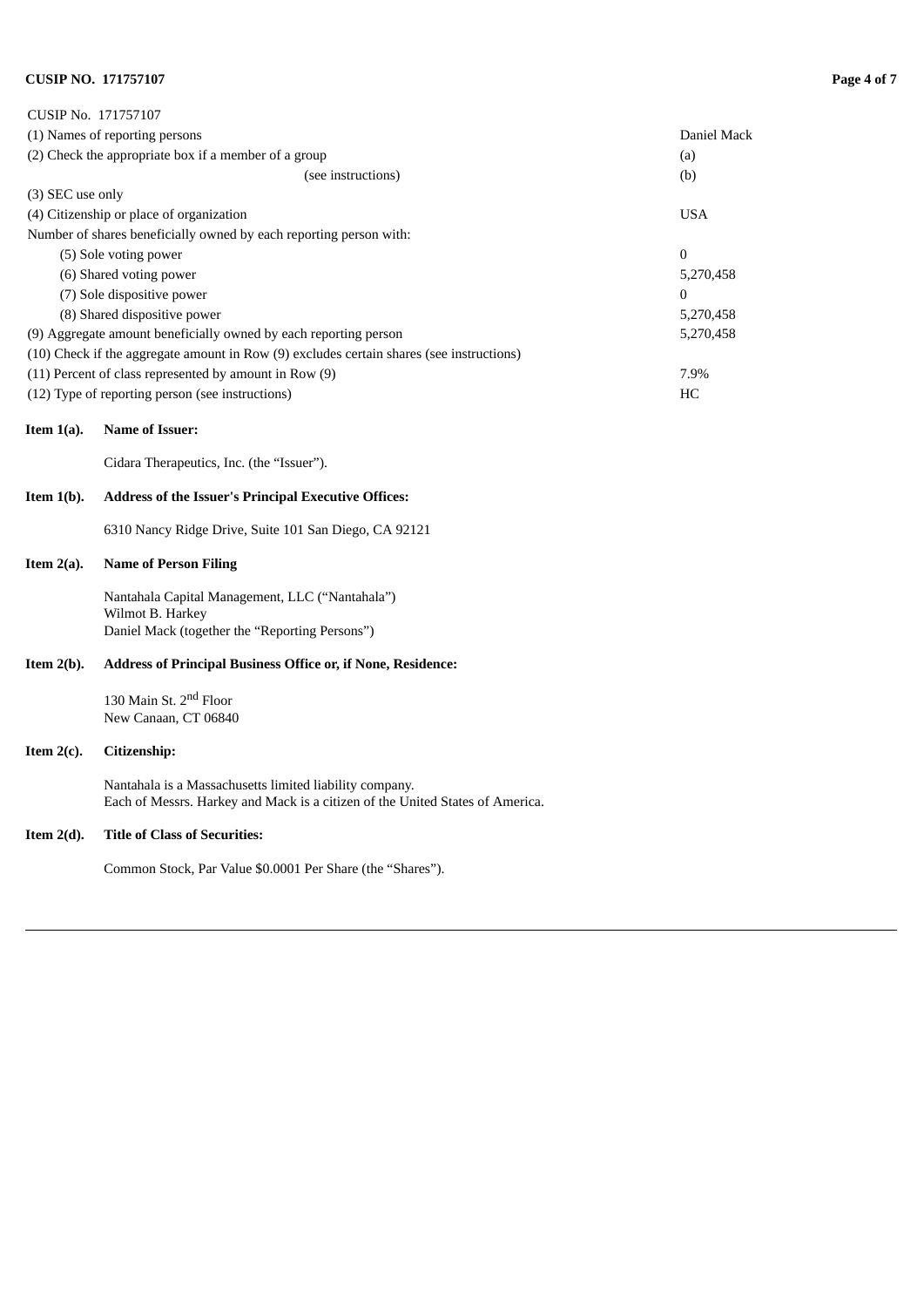#### **CUSIP NO. 171757107 Page 5 of 7**

#### **Item 2(e). CUSIP Number:**

171757107

# Item 3. If this statement is filed pursuant to Rule 13d-1(b), or 13d-2(b) or (c), check whether the person filing is a:

(a) o Broker or dealer registered under section 15 of the Act (15 U.S.C. 78o).

- (b) o Bank as defined in section 3(a)(6) of the Act (15 U.S.C. 78c).
- (c) o Insurance company as defined in section 3(a)(19) of the Act (15 U.S.C. 78c).
- (d) o Investment company registered under section 8 of the Investment Company Act of 1940 (15 U.S.C 80a-8).
- (e)  $\boxtimes$  An investment adviser in accordance with §240.13d-1(b)(1)(ii)(E).
- (f) o An employee benefit plan or endowment fund in accordance with  $\S 240.13d-1(b)(1)(ii)(F)$ .
- (g)  $\boxtimes$  A parent holding company or control person in accordance with § 240.13d-1(b)(1)(ii)(G).

(h) o A savings associations as defined in Section 3(b) of the Federal Deposit Insurance Act (12 U.S.C. 1813).

(i) o A church plan that is excluded from the definition of an investment company under section 3(c)(14) of the Investment Company Act of 1940 (15 U.S.C. 80a-3).

(j) o Group, in accordance with  $\S 240.13d-1(b)(1)(ii)(J)$ .

#### **Item 4. Ownership:**

#### **Item 4(a). Amount Beneficially Owned:**

As of December 31, 2021, Nantahala may be deemed to be the beneficial owner of 5,270,458 Shares held by funds and separately managed accounts under its control, and as the managing members of Nantahala, each of Messrs. Harkey and Mack may be deemed to be a beneficial owner of those Shares.

#### **Item 4(b). Percent of Class:**

As of December 31, 2021, each of the Reporting Persons may be deemed to be the beneficial owner of 7.9% of the total number of Shares outstanding (based upon information provided by the Issuer on Form 10-Q filed November 10, 2021, there were 66,686,054 Shares outstanding as of October 29, 2021).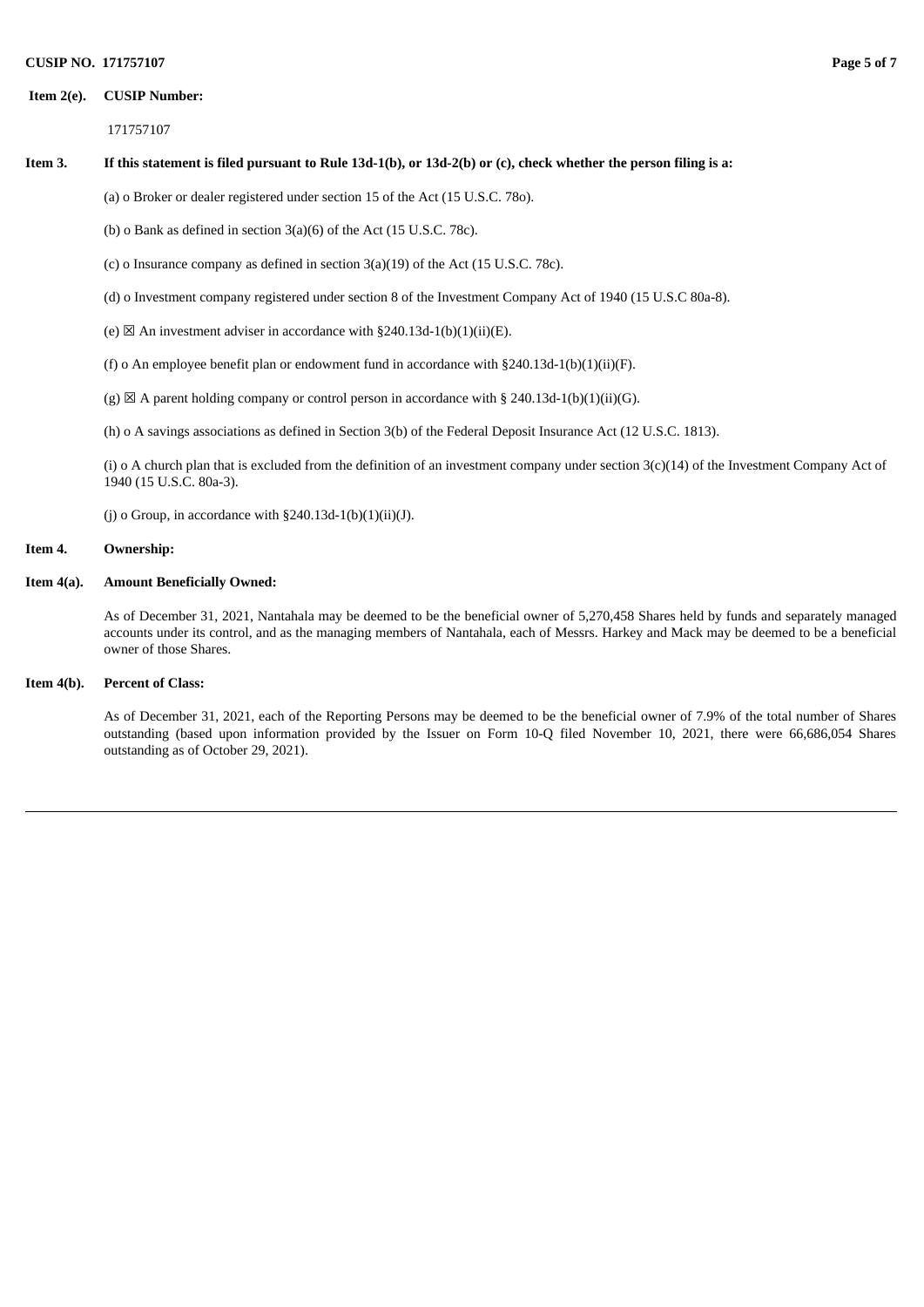# **CUSIP NO. 171757107 Page 6 of 7**

# **Item 4(c). Number of shares as to which such person has:**

### Nantahala Capital Management, LLC

| (i)   | Sole power to vote or direct the vote                   |           |
|-------|---------------------------------------------------------|-----------|
| (ii)  | Shared power to vote or to direct the vote              | 5,270,458 |
| (iii) | Sole power to dispose or to direct the disposition of   |           |
| (iv)  | Shared power to dispose or to direct the disposition of | 5,270,458 |
|       | <b>Each of Messrs. Harkey and Mack</b>                  |           |
|       |                                                         |           |
| (i)   | Sole power to vote or direct the vote                   |           |
| (ii)  | Shared power to vote or to direct the vote              | 5,270,458 |
| (iii) | Sole power to dispose or to direct the disposition of   |           |

# **Item 5. Ownership of Five Percent or Less of a Class:**

This Item 5 is not applicable.

#### **Item 6. Ownership of More than Five Percent on Behalf of Another Person:**

This Item 6 is not applicable.

# Item 7. Identification and Classification of the Subsidiary Which Acquired the Security Being Reported on by the Parent Holding Company:

Each of Messrs. Harkey and Mack is filing this Schedule 13G as a control person in respect of shares beneficially owned by Nantahala, an investment adviser as described in §240.13d-1(b)(1)(ii)(E). See Item 4(a).

#### **Item 8. Identification and Classification of Members of the Group:**

This Item 8 is not applicable.

#### **Item 9. Notice of Dissolution of Group:**

This Item 9 is not applicable.

### **Item 10. Certification:**

By signing below each Reporting Person certifies that, to the best of such person's knowledge and belief, the securities referred to above were acquired and are held in the ordinary course of business and were not acquired and are not held for the purpose of or with the effect of changing or influencing the control of the issuer of the securities and were not acquired and are not held in connection with or as a participant in any transaction having such purpose or effect.